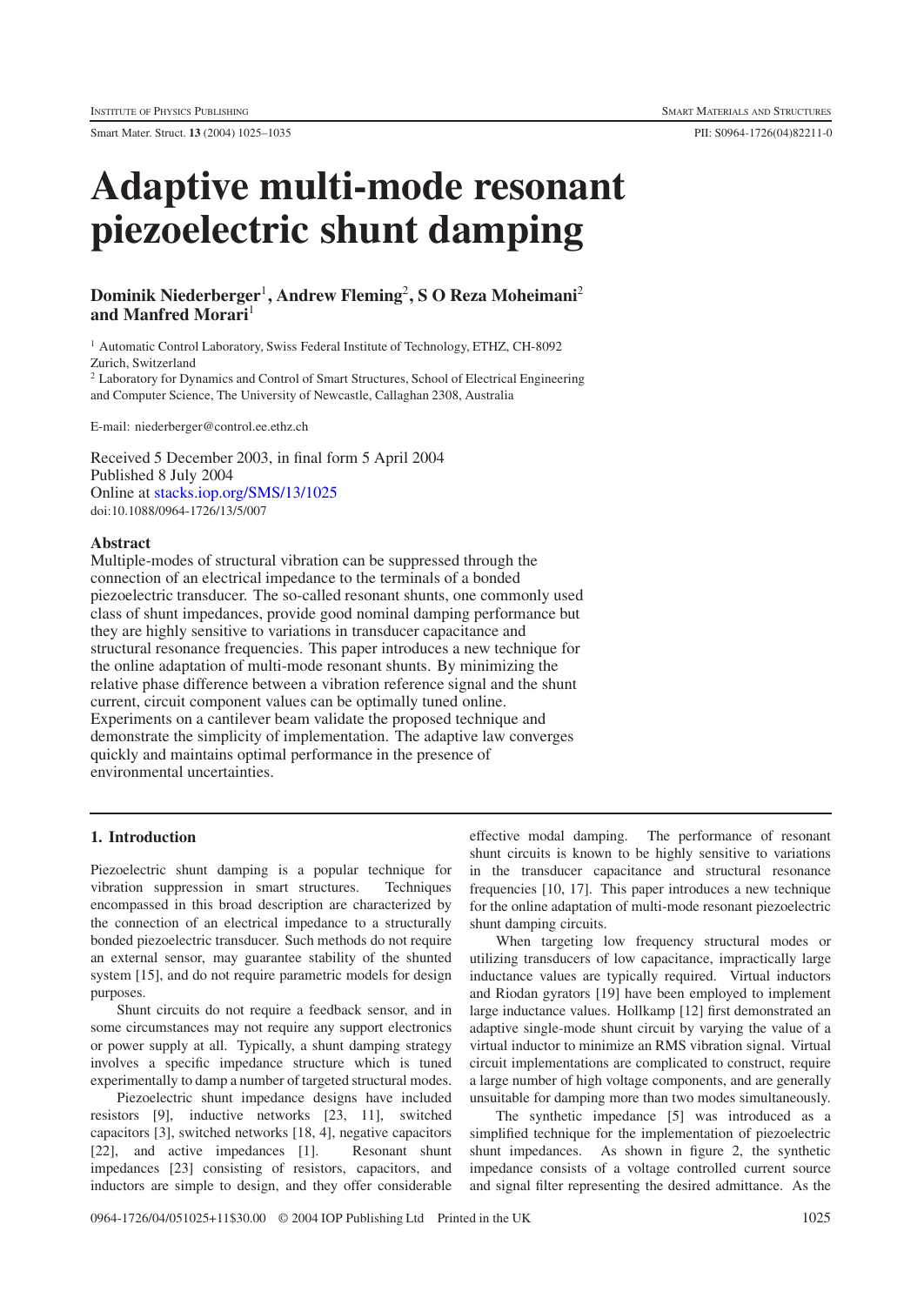

**Figure 1.** A general piezoelectric laminate structure excited by a point force  $f(r, t)$ , and the voltage  $V_a$  applied to a disturbance patch. The resulting vibration  $d(r, t)$  is suppressed by the presence of an electrical impedance connected to the shunt transducer.

impedance seen by the transducer can be determined by a digital filter, the component values are easily tuned online. A technique exploiting this flexibility was presented in [6]. A multi-mode circuit was tuned online to minimize an RMS strain signal estimated from the terminal voltage. Although this method requires no vibration sensor, it is slow to converge and is dependent on the disturbance spectrum.

A new adaptive technique based on relative phase shift was presented in [17]. It was shown that minimizing the relative phase difference between a vibration reference signal and the shunt current results in optimal tuning of the circuit parameters. This technique is not based on a time averaged RMS estimate and is thus faster to converge and displays significantly less misadjustment at the minima. In [17] a single-mode shunt circuit was implemented through the use of a variable virtual inductance. In this paper, the results are extended to multiple modes with the utilization of a synthetic impedance. The impedance dynamics and adaptation rule are computed in real time on a digital signal processor.

This paper is organized into the following sections. In section 2, the modeling and dynamics of piezoelectric laminate structures is reviewed. In section 3, the adaptation rule and implementation details are presented. Experimental results in section 4 are followed by conclusions in section 5.

### **2. Modeling**

Consider the piezoelectric laminate structure shown in figure 1. The goal is to suppress vibration resulting from two disturbances: *V*a, the voltage applied to a disturbance patch, and  $f(r, t)$ , a point force located at the point *r*.

For generality, the objective is to model the effect of a shunted piezoelectric transducer on the known model of a mechanical structure. The open-loop, i.e. with no shunt attached, transfer functions required are

$$
G_{va}(s) = \frac{V_{p}(s)}{V_{a}(s)} \qquad G_{vv}(s) = \frac{V_{p}(s)}{V_{z}(s)}
$$
  

$$
G_{da}(r, s) = \frac{d(r, s)}{V_{a}(s)},
$$
 (1)

where  $V_p(s)$  is the piezoelectric voltage induced in the shunt transducer, and  $d(r, s)$  is the displacement measured at a point *r*. If the disturbance and shunt transducer are identical, collocated, and poled in opposite directions as in figure 2,  $G_{va}(s) = -G_{vv}(s)$ .

The above transfer functions can be derived analytically, for example by solving the Euler–Bernoulli beam equation [8]. Alternatively, system identification [13] can be employed to estimate these models directly from experimental data.

Following the modal analysis procedure [14], the resulting transfer functions have the familiar form

$$
G_{da}(r,s) = \frac{d(r,s)}{V_a(s)} = \sum_{k=1}^{\infty} \frac{F_k \phi_k(r)}{s^2 + 2\zeta_k \omega_k s + \omega_k^2},
$$
 (2)

$$
G_{vv}(s) = \frac{V_{\rm p}(s)}{V_z(s)} = \sum_{k=1}^{\infty} \frac{\alpha_k}{s^2 + 2\zeta_k \omega_k s + \omega_k^2},\tag{3}
$$

where  $F_k$ , and  $\alpha_k$  represent the lumped modal and piezoelectric constants applicable to the *k*th mode of vibration. Since  $G_{vv}$ is a collocated transfer function,  $\alpha_k \geq 0$ .

#### *2.1. Modeling the presence of a shunt circuit*

Using the open-loop transfer functions (1), the presence of an electrical impedance  $Z(s)$  will now be incorporated into the structural dynamics. Referring to figure 2, the relationship between voltage and current in the Laplace domain is

$$
V_z(s) = I_z(s)Z(s). \tag{4}
$$

Applying Kirchhoff's voltage law we obtain

$$
V_z(s) = V_p(s) - \frac{1}{C_p s} I_z(s),
$$
\n(5)

where  $C_p$  represents the shunt transducer capacitance. Combining (4) and (5) we obtain

$$
V_z(s) = \frac{Z(s)}{\frac{1}{C_{\text{p}}s} + Z(s)} V_{\text{p}}(s)
$$
 (6)

or

$$
V_z(s) = \frac{C_{\rm p}sZ(s)}{1 + C_{\rm p}sZ(s)}V_{\rm p}(s).
$$
 (7)

By applying the principle of superposition, the disturbance and shunt voltage strain contributions are

$$
V_p(s) = G_{va}(s) V_a(s) + G_{vv}(s) V_z(s).
$$
 (8)

The shunted composite system can be obtained from equations  $(4)$ ,  $(5)$ , and  $(8)$ :

$$
\frac{V_{p}(s)}{V_{a}(s)} = \frac{G_{va}(s)}{1 + G_{vv}(s)K(s)},
$$
\n(9)

where

$$
K(s) = \frac{-Z(s)}{Z(s) + \frac{1}{C_{\text{p}s}}}.\tag{10}
$$

The composite displacement transfer function can also be derived in a similar fashion:

$$
\frac{d(r,s)}{V_a(s)} = \frac{G_{da}(r,s)}{1 + G_{vv}(s)K(s)}.
$$
\n(11)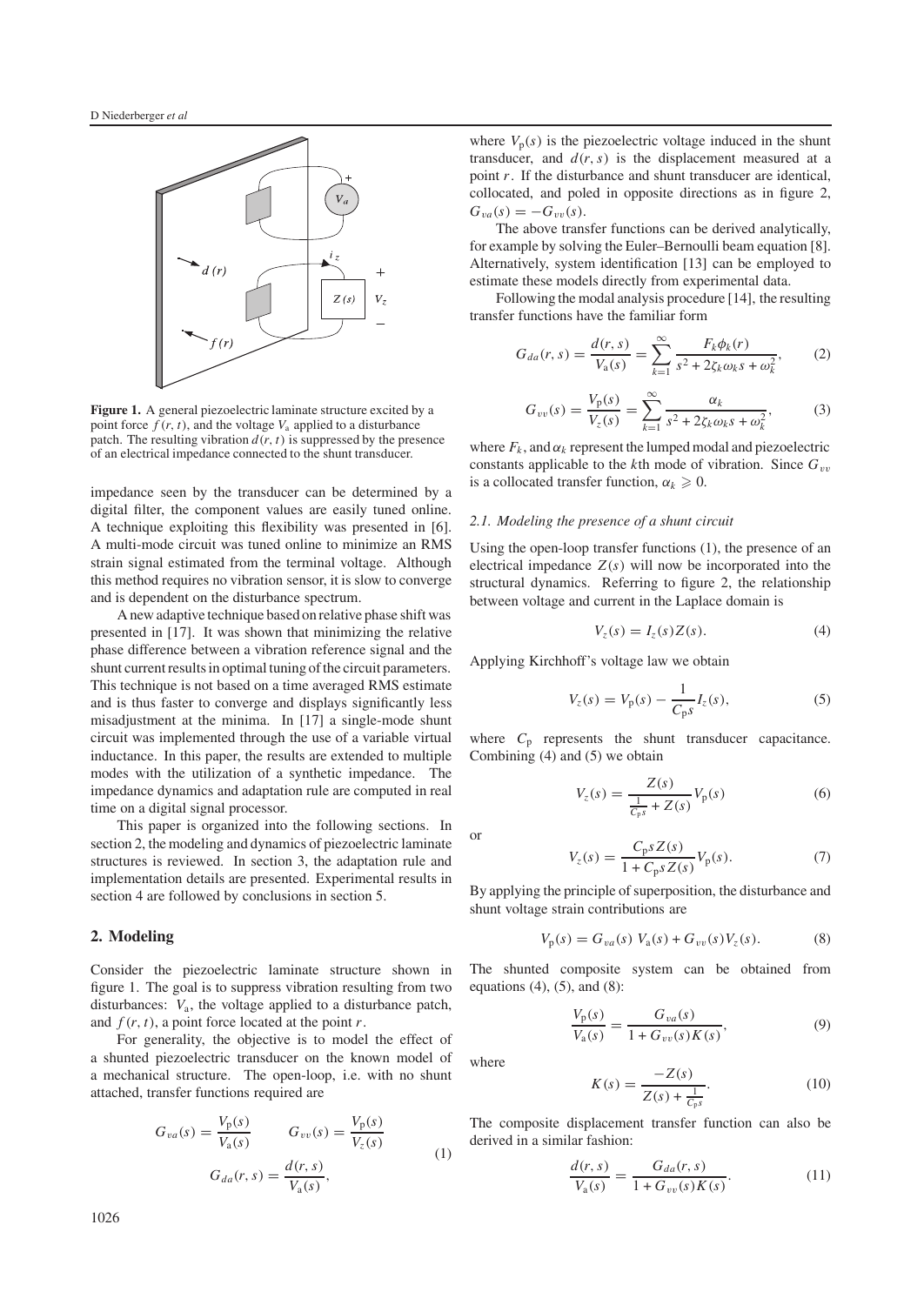

**Figure 2.** The physical and electrically equivalent view of a structure disturbed by an applied actuator voltage  $V_a(s)$  and external force  $F(r, s)$ . The resulting vibration  $d(r, s)$  is suppressed by the presence of a shunt impedance.



**Figure 3.** The strain-feedback interpretation of piezoelectric shunt damping with  $G_{vw}(s) = -G_{va}(s)$ .

By again applying the principle of superposition, the effect of force disturbance  $F(r, s)$  located at point  $r$  can be included:

$$
V_p(s) = \frac{1}{1 + G_{vv}(s)K(s)}
$$
  
×  $(G_{va}(s)V_a(s) + G_{vf}(r, s)F(r, s)),$  (12)

$$
d(r,s) = \frac{1}{1 + G_{vv}(s)K(s)}
$$
  
×  $(G_{da}(r, s)V_a(s) + G_{df}(r, s)F(r, s)),$  (13)

where  $G_{df}(r, s)$  and  $G_{vf}(r, s)$  are the respective transfer functions from an applied force  $F(r, s)$  to the displacement  $d(r, s)$  and shunt transducer piezoelectric voltage  $V_p$ , i.e.

$$
G_{vf}(r,s) = \frac{V_p(s)}{F(r,s)} \qquad G_{df}(r,s) = \frac{d(r,s)}{F(r,s)}.
$$
 (14)

From equation (9) it can be concluded that the presence of an electrical shunt impedance parameterizes an equivalent collocated strain feedback controller. A diagrammatic representation of equation (9) is shown in figure 3. Further interpretation and analysis can be found in [15].

In section 4, where the experiments are presented, the transfer function  $G_v(r, s)$  from an actuator disturbance voltage  $V_a(s)$  to the velocity  $v(r, s)$  is measured to validate the performance of the proposed shunt controllers. This transfer function is defined as

$$
G_{\nu}(r,s) = \frac{\nu(r,s)}{V_a(s)} = sG_{da}(r,s).
$$
 (15)

# **3. Adaptation law**

In this section, a new adaptation law for multi-mode resonant shunts is derived. First, the *relative phase adaptation* of singlemode  $R-L$  shunts is reviewed, then it is extended to multimode resonant shunts.

#### *3.1. Adaptive single-mode R–L shunt*

As shown in section 2, an electrical shunt impedance parameterizes an equivalent collocated strain feedback controller. If the impedance  $Z(s)$  is chosen as a series inductor–resistor network (*R*–*L* shunt), a resonant shunt controller is obtained that significantly reduces the vibration associated with a single structural mode [9]. As described in [10, 17], the damping performance of resonant shunts is sensitive to environmental variation in the structural resonance frequencies and transducer capacitance. Online tuning of the inductance *L* is required to maintain optimal damping. To this end, adaptive techniques based on root mean square (RMS) minimization [12], and relative phase shift [17] have been proposed. These two approaches, applied to an electromagnetic system, are compared in [16]. In that instance, relative phase adaptation tunes more quickly with less misadjustment than the RMS methodology. In the following, a review and extension of the relative phase adaptation is presented.

Relative phase adaptation is based on adjusting the relative phase difference between the velocity and shunt current to  $-\pi/2$ . A simple multiplication and filter operation evaluates the relative phase difference. Consider figure 2, where  $Z(s)$  =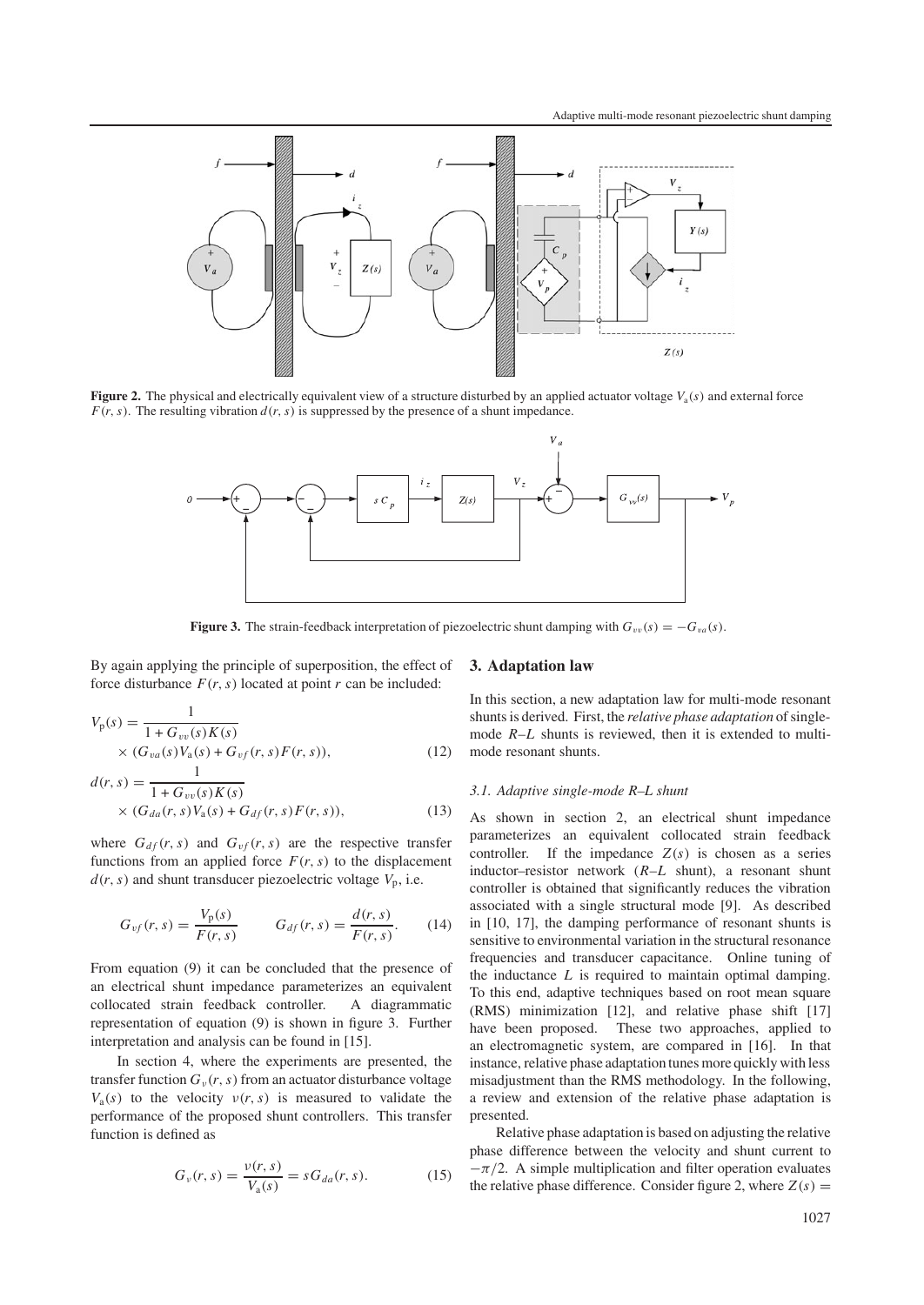$R + sL$ . Inserting  $V_z(s) = I_z(s)(R + sL)$  into equation (6) leads to

$$
I_z(s) = V_p(s) \frac{sC_p}{s^2 L C_p + s C_p R + 1}.
$$
 (16)

As  $V_p$  is dynamically proportional to the strain  $x(s)$ experienced by the piezoelectric transducer, i.e.  $V_p(s)$  =  $cx(s) = cv(s)/s$ , where *c* is a constant and  $v(s)$  is the velocity, the transfer function  $G_{Iv}(s)$  from the velocity  $v(s)$  to the current  $I_z(s)$  can be expressed as

$$
G_{I\nu}(s) = \frac{I_z(s)}{\nu(s)} = \frac{cC_p}{1 + sC_pR + s^2LC_p}.
$$
 (17)

The phase of  $G_{I\nu}$  (j $\omega$ ) is

$$
\angle(G_{I\nu}(j\omega)) = \phi_n = -\tan^{-1}\left(\frac{\omega C_p R}{1 - L C_p \omega^2}\right). \tag{18}
$$

According to [9], optimal tuning of the *R*–*L* shunt is achieved when  $\omega_n = 1/(LC_P)$ , where  $\omega_n$  is the structural resonance frequency of the *n*th mode. From equation (18), one can see that this tuning condition can be reformulated by the condition  $\angle G_{I\nu}(j\omega_n) = -\pi/2$ . A function  $f_p(L, \omega_n) =$ sgn  $(\angle(G_{Iv}(j\omega_n)) + \frac{\pi}{2})$  can be defined that reveals the required tuning direction of the inductance value. The discrete adaptation of *L* that tunes the *n*th mode is given by

$$
L_{k+1} = L_k + \alpha \left( f_p(L_k, \omega_n) \right)
$$
  
=  $L_k + \alpha \operatorname{sgn} \left( \angle (G_{Iv}(j\omega_n)) + \frac{\pi}{2} \right),$ 

where  $\alpha$  is the tuning constant. A direct evaluation of the phase angle is not straightforward and complicates the adaptation scheme shown above. A practical alternative for evaluating the tuning direction is shown in the following. If we assume that the velocity  $v(t)$  and current  $I_z(t)$  are tonal, a reasonable assumption as the resonances are very lightly damped, the multiplication of  $v(t) = sin(\omega_n t)$  with  $I_z(t)$  can be written as

$$
\nu(t)I_z(t) = \sin(\omega_n t)A_n\sin(\omega_n t + \phi_n),
$$

where  $\phi_n$  is the phase shift equal to  $\angle(G_{I_v}(j\omega_n))$  and  $A_n = |G_{Iv}(j\omega_n)|$ . After some manipulations, the following expression can be obtained:

$$
\nu(t)I_z(t) = A_n\left(\frac{1}{2}(\cos(\phi_n) - \cos(2\omega_n t + \phi_n))\right). \tag{19}
$$

By low-pass filtering the above expression with a cut-off frequency below  $2\omega_n$ , the second term can be neglected and one gets

$$
g_{\text{LP}}(t) * \left[ v(t)I_z(t) \right] = \frac{A_n}{2}\cos(\phi_n),\tag{20}
$$

where  $g_{\text{LP}}(t)$  represents the impulse response of a low-pass filter, and ∗ denotes the time domain convolution operator. It can be seen that

$$
sgn(g_{LP}(t) * [v(t)I_z(t)]) = sgn(cos(\phi_n))
$$
  
= 
$$
sgn(\angle(G_{Iv}(j\omega_n)) + \frac{\pi}{2}),
$$

for  $-\frac{3\pi}{2} < \phi_n < \frac{\pi}{2}$ . This technique constitutes a new means for evaluating the tuning direction. The discrete adaptation law can be rewritten as

$$
L_{k+1} = L_k + \alpha \text{sgn}\left(g_{\text{LP}}(t) * \left[\nu(t)I_z(t)\right]\right). \tag{21}
$$

By removing the sgn operator, effectively allowing the tuning rate to vary, the following continuous tuning law can be obtained:

$$
\frac{dL(t)}{dt} = \beta \left( g_{LP}(t) * \left[ v(t)I_z(t) \right] \right), \tag{22}
$$

where  $\beta$  is the tuning rate. Equation (22) represents the proposed relative phase adaptation law for single-mode *R*–*L* shunts.

*3.1.1. More detailed convergence analysis.* In reality, where the signals are not purely tonal, the signals  $v(t)$  and  $I_Z(t)$  can be generally written as

$$
\nu(t) = \int_0^\infty S_\nu(\omega_\nu) \sin(\omega_\nu t + \phi_\nu(\omega_\nu)) d\omega_\nu, \qquad (23)
$$

$$
I_z(t) = \int_0^\infty S_I(\omega_I) \sin(\omega_I t + \phi_I(\omega_I)) d\omega_I, \qquad (24)
$$

where  $S_v(\omega)$  and  $S_l(\omega)$  are the spectral densities of  $v(t)$  and  $I_z(t)$  respectively, and  $\phi_y(\omega)$  and  $\phi_I(\omega)$  the corresponding phase shifts. Since the current  $I_7(t)$  is band-pass filtered by the  $RC<sub>p</sub>L$ -network, it can be assumed that  $S<sub>I</sub>(\omega)$  consists only of the signal of one mode. From equation (18), if the resonances are very lightly damped, we know that  $G_{I\nu}$  changes its phase at  $\omega_m = 1/\sqrt{LC_p}$  from 0 to  $-\pi$ . Therefore, one can write  $\phi_I(\omega) = \phi_\nu(\omega)$  for  $\omega < \omega_m$  and  $\phi_I(\omega) = \phi_\nu(\omega) - \pi$  for  $\omega > \omega_m$ .

The proposed relative phase adaptation law low-pass filters the multiplication of  $v(t)$  and  $I_z(t)$  (equation (22)) and converges to a value such that  $g_{LP}(t) * [v(t)I_z(t)] = 0$ . As multiplication in the time-domain corresponds to a convolution in the frequency domain, we first calculate all possible lowpass filtered multiplication pairs  $\Pi(\omega_{\nu}, \omega_{I})$  between the two frequencies  $\omega_{\nu}$  and  $\omega_{I}$ , respectively. One gets

$$
\Pi(\omega_{\nu}, \omega_{I})
$$
\n
$$
= g_{LP}(t) * [S_{\nu}(\omega_{\nu}) \sin(\omega_{\nu}t + \phi_{\nu})S_{I}(\omega_{I}) \sin(\omega_{I}t + \phi_{I})]
$$
\n
$$
= \frac{1}{2} S_{\nu}(\omega_{\nu}) S_{I}(\omega_{I}) g_{LP}(t) * [(\cos((\omega_{\nu} - \omega_{I})t + \phi_{\nu} - \phi_{I})
$$
\n
$$
- \cos((\omega_{\nu} + \omega_{I})t + \phi_{\nu} + \phi_{I}))]
$$
\n
$$
= \begin{cases}\n0 & \text{: } \omega_{\nu} \neq \omega_{I} \\
\frac{1}{2} S_{\nu}(\omega_{\nu}) S_{I}(\omega_{I}) & \text{: } \omega_{\nu} = \omega_{I} < \omega_{m} \rightarrow \phi_{I} = \phi_{\nu} \\
0 & \text{: } \omega_{\nu} = \omega_{I} = \omega_{m} \\
-\frac{1}{2} S_{\nu}(\omega_{\nu}) S_{I}(\omega_{I}) & \text{: } \omega_{\nu} = \omega_{I} > \omega_{m} \rightarrow \phi_{I} \\
= \phi_{\nu} - \pi.\n\end{cases}
$$

Thus, all frequencies  $\omega_v = \omega_I < \omega_m$  contribute positively, all frequencies  $\omega_v = \omega_I > \omega_m$  negatively, and all other frequencies do not contribute. The inductor value *L* will converge to a value such that for  $\omega_m = 1/\sqrt{LC_p}$  the positive contribution is equal to the negative contribution, i.e.  $A_1 = A_2$ in figure 4(a). In order to have  $g_{\text{LP}}(t) * [v(t)I_z(t)] = 0$ , the following must occur:

$$
\underset{\omega_m}{\arg} \bigg( \int_0^{\omega_m} \int_0^{\omega_m} S_{\nu}(\omega_{\nu}) S_I(\omega_I) d\omega_{\nu} d\omega_I - \int_{\omega_m}^{\infty} \int_{\omega_m}^{\infty} S_{\nu}(\omega_{\nu}) S_I(\omega_I) d\omega_{\nu} d\omega_I \bigg) = 0.
$$

1028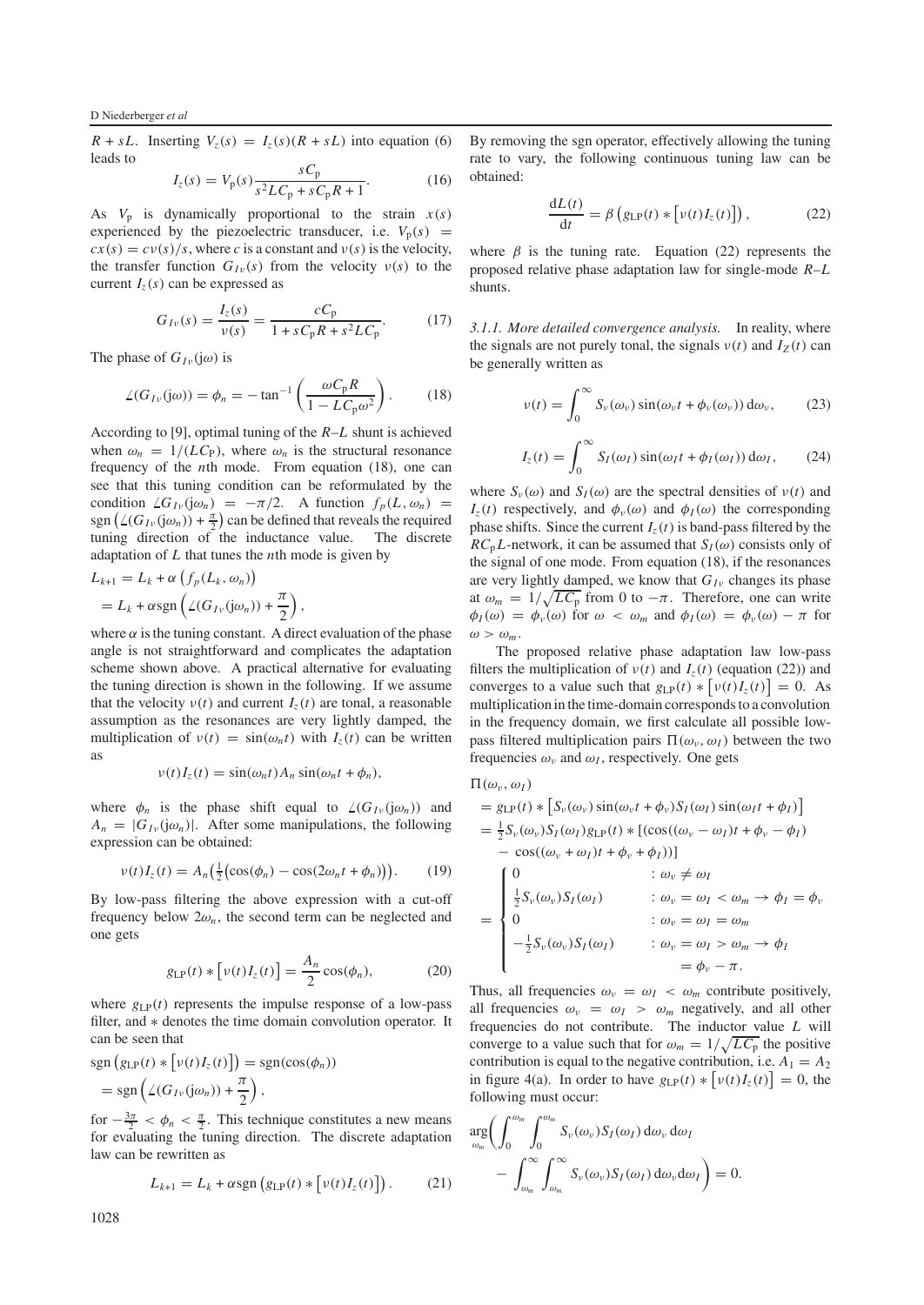

**Figure 4.** Convergence analysis, where the upper plots show the spectral density  $S_v S_l$ , and the lower, the sign of the tuning direction. In (a) the adaptation of *L* converges such that  $1/\sqrt{LC_p} = \omega_m$ , where  $A_1 = A_2$ . In (b), the excitation is tonal and  $1/\sqrt{LC_p} = \omega_m$  converges to the excitation frequency.



**Figure 5.** Current-flowing circuit and its simplification.

For example, if  $S_v(\omega)S_l(\omega)$  is tonal with the frequency  $\omega_m$ as shown in figure 4(b), the adaptation will converge to this frequency. Correspondingly, the adaptation does not necessarily act to minimize the  $H_2$  norm of the transfer function  $G_{\nu}$ . If the  $\mathcal{H}_{2}$  norm of  $G_{\nu}$  is to be minimized, one can easily introduce compensators that add delay to the signals  $v(t)$  and  $I_z(t)$ , such that the relative phase adaptation will converge to the frequency where the  $H_2$  is minimized. In [16], it was shown that the choice of these compensators can be made when the system is first commissioned. For example, an RMS methodology can be employed to set the compensators by minimizing the  $H_2$  norm [6]. If the spectral density of the disturbance is constant, after the compensators are set, the relative phase adaptation will always tune to minimize the  $\mathcal{H}_2$ .

#### *3.2. Adaptive resonant multi-mode shunts*

Multi-mode shunt damping techniques were introduced to allow the control of multiple structural modes with a single piezoelectric transducer. Wu [20, 21] proposed the so-called current-blocking techniques where a parallel capacitor and inductor are inserted in series with each single-mode shunt branch. One associated problem is the required circuit size to damp three or more modes: the order of the shunt circuit increases quadratically as the number of modes to be damped increases. Current-flowing circuits [2], such as that pictured in figure 5, are easier to tune and increase only linearly in order as a greater number of modes are to be shunt damped simultaneously. At a specific frequency  $\omega_i$ , the inductor capacitor network  $C_{Fi} - L_{Fi}$  allows current to flow through the rest of the branch; at all other frequencies the branch

appears approximately as an open circuit. The damping inductor and resistor  $L_{Si}-R_{Si}$  acts analogously to a singlemode shunt circuit at the frequency  $\omega_i$ . The circuit is simplified by combining the series inductors  $L_{Fi}$  and  $L_{Si}$  to  $L_i$  (figure 5) right).

In the following, the inductive elements in a currentflowing circuit will be adapted online to compensate for variation in structural resonance frequencies and transducer capacitance. In previous multi-mode techniques, the inductors have been tuned by minimizing a signal related to the RMS strain [6]. The branch inductor values were updated using a gradient search algorithm. As the performance function is rather flat around the optimum, this strategy is slow to converge and is prone to misadjustment after the minimum has been reached. A new technique based on relative phase adaptation will now be presented.

First, due to the series  $C_{Fi} - L_{Fi}$  network, we notice that each branch can be regarded independently. The series  $C_{Fi} - L_{Fi}$  network has zero impedance for  $\omega = \frac{1}{\sqrt{C_{Fi}L_{Fi}}}$  and has high impedance at all other frequencies. Therefore, the transfer function from structural velocity to the current  $I_i$  in the *i*th branch can be written around the *i*th modal resonance frequency ( $s \approx j\omega_i$ ) as

$$
G_i(s) = \frac{I_n(s)}{\nu(s)} = \frac{c}{s} \frac{s/L_i}{s^2 + s\frac{R_i}{L_i} + \frac{C_i + C_p}{C_p C_i L_i}},
$$
(25)

where the electrical resonance frequency is

$$
\omega_{i_{\text{el}}}^2 = \frac{C_i + C_{\text{P}}}{C_i C_{\text{P}} L_i} = \frac{1}{L_i C_{\text{eq}_i}}.
$$
 (26)

1029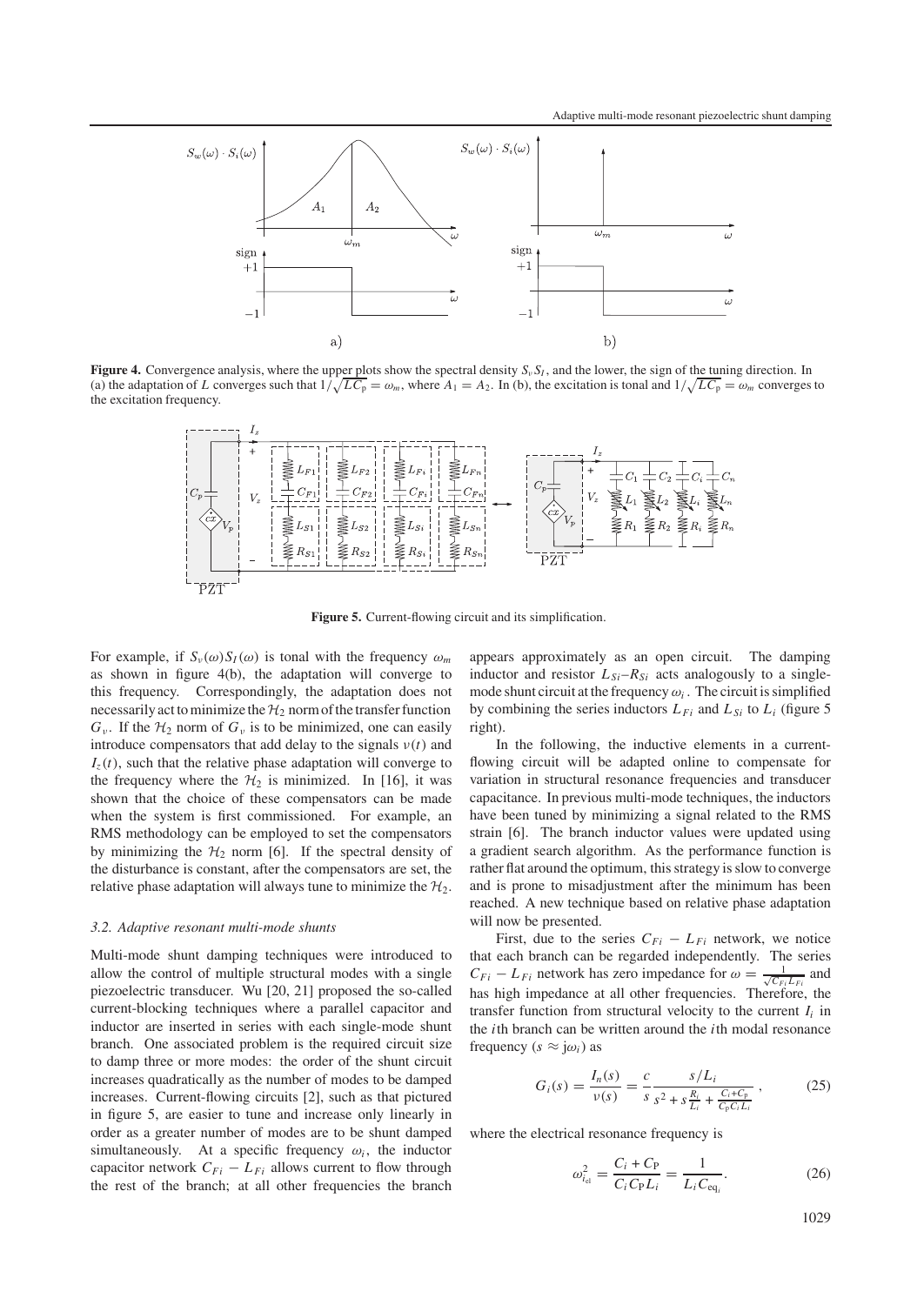

**Figure 6.** (a)  $g_{LP}^1(t) * [I_1(t)v(t)]$  and (b)  $g_{LP}^2(t) * [I_2(t)v(t)]$  as a function of the normalized  $L_1$  and  $L_2$ .

The phase of  $G_i(i\omega)$  becomes

-

$$
\angle(G_i(j\omega)) = -\tan^{-1}\left(\frac{\omega R_i/(L_i)}{(C_i + C_p)/(C_i C_p L_i) - \omega^2}\right), (27)
$$

and is  $-\pi/2$  for  $\omega_i = 1/\sqrt{C_{\text{eq}_i} L_i}$  with  $C_{\text{eq}_i} = (C_i +$  $C_p$ )/( $C_i C_p$ ). Thus we can use relative phase adaptation to tune the *i*th branch to the corresponding mechanical mode. As the branches naturally bandpass filter the current at the corresponding resonance frequency, no additional bandpass filters for the current signal are necessary. Velocity bandpass filters are not required either as long as the mechanical resonance frequencies are not harmonic. The adaptation of the inductor vector  $\bar{L}(s)$  is

$$
\frac{\partial \bar{L}(s)}{\partial t} = \begin{pmatrix} \dot{L}_1(t) \\ \dot{L}_2(t) \\ \vdots \\ \dot{L}_n(t) \end{pmatrix} = \begin{pmatrix} \alpha_1 g_{\text{LP}}^1(t) * [\nu(t)I_1(t)] \\ \alpha_2 g_{\text{LP}}^2(t) * [\nu(t)I_2(t)] \\ \vdots \\ \alpha_n g_{\text{LP}}^n(t) * [\nu(t)I_n(t)] \end{pmatrix}, \quad (28)
$$

where  $\alpha_i$  is the *i*th tuning rate, and  $g_{\text{LP}}^i(t)$  is the *i*th low-pass filter with a cut-off frequency below  $2\omega_i$ .

#### *3.3. Convergence analysis*

In the following, a convergence analysis for a two mode shunt is presented. In this case, the tuning law is

$$
\dot{L}_1(t) = \alpha_1 g_{\text{LP}}^1(t) * [\nu(t)I_1(t)] \tag{29}
$$

$$
\dot{L}_2(t) = \alpha_2 g_{\text{LP}}^2(t) * [\nu(t) I_2(t)]. \tag{30}
$$

For a piezoelectric laminated beam structure, the tuning directions

$$
dL_1 = sgn(g_{LP}^1 * [\nu(t)I_1(t)])
$$
 (31)

$$
dL_2 = \text{sgn}\left(g_{\text{LP}}^2 * \left[\nu(t)I_2(t)\right]\right) \tag{32}
$$

for the update of  $L_1$  and  $L_2$  are plotted in figure 6. In figure 6(a), the tuning direction for  $L_1$  is plotted as a function of normalized  $L_1$  and  $L_2$ . The optimal  $L_1$  value, i.e.  $L_{\text{1opt}}$ , occurs at point A. In order to illustrate how the plots are interpreted, the trajectory of an arbitrary starting point  $\Psi$  is plotted. According to the signs of the arrows,  $L_1$  will increase and  $L_2$  will decrease until point A is reached. It is interesting to observe the case where  $L_2$  is equal to  $L_{1opt}$ . In this case,  $L_1$  will converge to point B if there is a small negative deviation. In this situation,  $L_1$  and  $L_2$ switch their values, i.e.  $L_1 = L_{2opt}$  and  $L_2 = L_{1opt}$ . A similar behavior for  $L_2$  can be seen in figure 6(b). Such behavior is undesirable, because the damping resistors  $R_i$  are set only for a specific mode (see table 2). However, this behavior is easily avoided by enforcing restrictions on the range of *L*<sup>1</sup> and *L*2.

#### **4. Experiments**

In this section, relative phase adaptation is used to tune and maintain the optimal performance of a two and four mode resonant shunt damping circuit. The experiments were carried out on a cantilevered piezoelectric laminate beam at the Laboratory for Dynamics and Control of Smart Structures, University of Newcastle, Australia.

## *4.1. Synthetic impedance*

As shown in figure 2, an arbitrary impedance can be implemented with a voltage measurement, signal filter, and current source. A dSpace 1005 system was used to implement all of the filtering and processing tasks. More details on the construction of the analog electronics can be found in [7].

#### *4.2. Piezoelectric laminated cantilever beam structure*

The experimental structure is a uniform aluminum beam with rectangular cross-section. The dimensions and physical properties are displayed in figure 7 and table 1. Two identical piezoelectric patches are laminated symmetrically onto the front and back faces of the beam. One patch generates strain disturbance in the beam. The adaptive shunt impedance is connected to the other patch. The mechanical and piezoelectric properties of the two patches are summarized in table 1. Since the currents are defined in the digital implementation of the synthetic transfer-function *Y* (*s*), they are already available for the relative phase adaptation and do not have to be measured.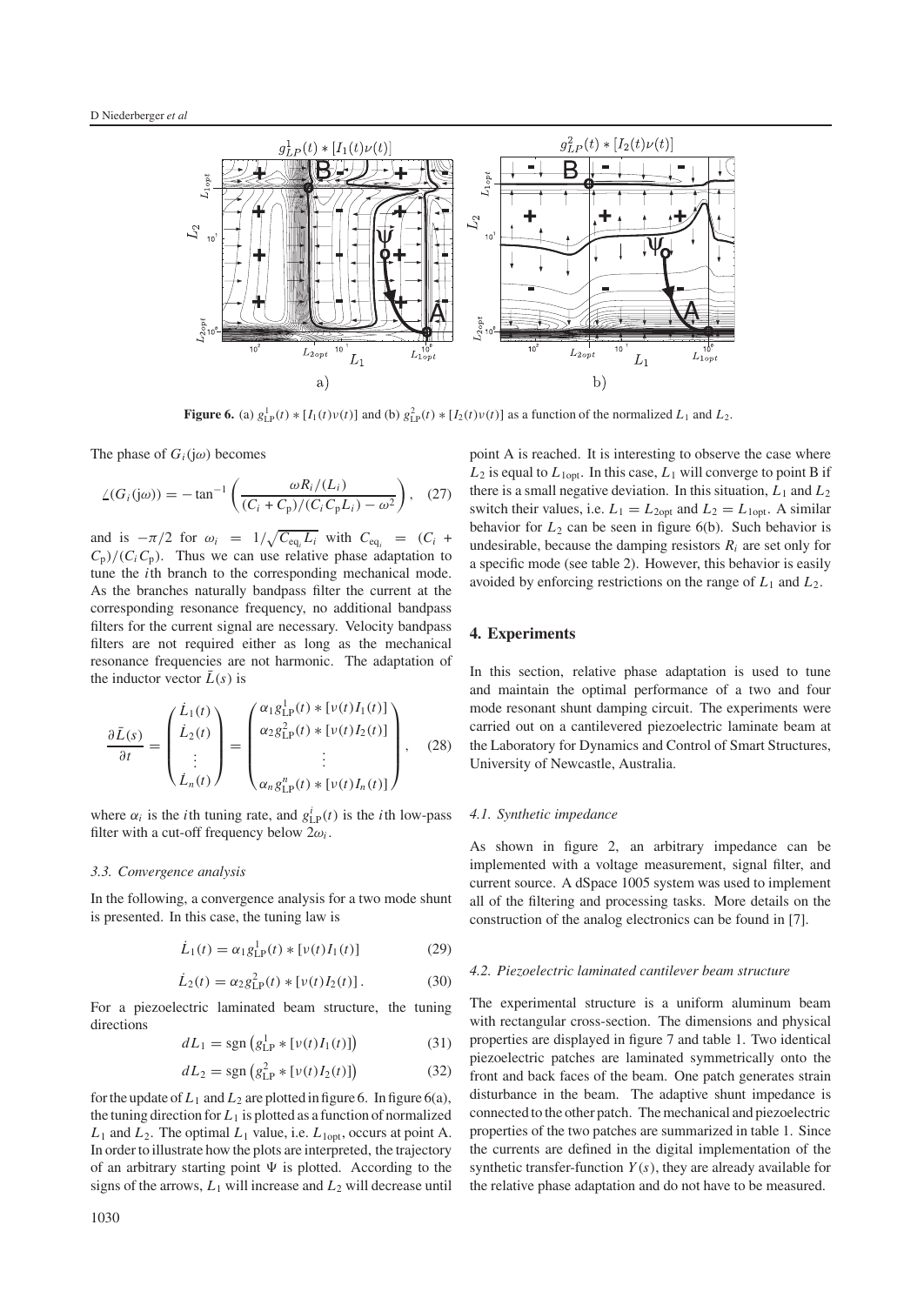

**Figure 7.** Experimental piezoelectric laminated cantilever structure.



**Figure 8.** (a) Time evolution of the inductance values  $L_{S2}$  and  $L_{S3}$  after a step change in the resonance frequencies. (b) Magnitude of  $G_v(s)$ as a function of time, after a change in the resonance frequencies.

| and the additional weight. |        | <b>THOICE 11 The Second Commence of Seams</b> , the presentence parent |
|----------------------------|--------|------------------------------------------------------------------------|
| Name                       | Symbol | Value                                                                  |

**Table 1.** Properties of the cantilever beam, the piezoelectric patch

|                      | <u>sinool</u>             |                                          |  |  |  |  |  |  |
|----------------------|---------------------------|------------------------------------------|--|--|--|--|--|--|
| Cantilever beam      |                           |                                          |  |  |  |  |  |  |
| Length               | L                         | 450 mm                                   |  |  |  |  |  |  |
| Width                | W                         | $50 \text{ mm}$                          |  |  |  |  |  |  |
| Thickness            | h                         | 3 mm                                     |  |  |  |  |  |  |
| Young's modulus      | E                         | $65 \times 10^9$ N m <sup>-2</sup>       |  |  |  |  |  |  |
| Density              | $\rho$                    | $10.6 \text{ kg m}^{-2}$                 |  |  |  |  |  |  |
| Piezoelectric patch  |                           |                                          |  |  |  |  |  |  |
| Disturbance location | $x_1$                     | $130 \text{ mm}$                         |  |  |  |  |  |  |
| Shunt location       | $x_1$                     | 130 mm                                   |  |  |  |  |  |  |
| Length               | $L_{\rm p}$               | $75 \text{ mm}$                          |  |  |  |  |  |  |
| Width                | $W_{\rm p}$               | $25 \text{ mm}$                          |  |  |  |  |  |  |
| Thickness            | $h_{\rm p}$               | $2.5 \text{ mm}$                         |  |  |  |  |  |  |
| Capacitance          | $\overline{C}_{\text{p}}$ | $104$ nF                                 |  |  |  |  |  |  |
| Young's modulus      | $E_{\rm p}$               | $62 \times 10^9$ N m <sup>-2</sup>       |  |  |  |  |  |  |
| Strain constant      | $d_{31}$                  | $-320 \times 10^{-12}$ m V <sup>-1</sup> |  |  |  |  |  |  |
| Electromechanical    | $k_{31}$                  | 0.44                                     |  |  |  |  |  |  |
| coupling factor      |                           |                                          |  |  |  |  |  |  |
| Stress constant/     | 831                       | $-9.5 \times 10^{-3}$ m N <sup>-1</sup>  |  |  |  |  |  |  |
| voltage coefficient  |                           |                                          |  |  |  |  |  |  |
|                      |                           |                                          |  |  |  |  |  |  |

## *4.3. Two mode damping*

In a first study, the second and third mode of the cantilever beam are damped using the adaptive multi-mode resonant shunt. The shunt circuit component values are summarized in table 2 ( $f_2$  and  $f_3$ ). The tuning values  $\alpha_i$  are set such that the deviation of  $L_i$  around the optimal value is not too high. These deviations appear because the spectrum of the excitation is normally slightly varying in time.

*4.3.1. Modal frequency variations.* In this experiment, the behavior of the adaptive shunt is examined subject to a step change in the structural resonance frequencies. The modal frequencies are disturbed by attaching an additional mass to the cantilever beam. The second mode moves from 69.5 to 71.2 Hz, and the third mode from 201.2 to 192.6 Hz. In figure 9(1), the multi-mode shunt is optimally tuned and the corresponding inductances are  $L_{S2}$  = 44.5 H and  $L_{S3}$  = 4 H (see figure 8(a)). The additional mass is then attached, effectively detuning the multi-mode shunt. In plots 3–6 of figure 9, the relative phase adaptation is retuning until the optimum is reached again in plot 6. The tuning behavior can also be observed in figure 8(a) where the initial inductances are  $L_{S2} = 44.5$  H and  $L_{S3} = 4$  H (optimal). After the additional mass is attached, the inductance values tune to  $L_{S2} = 34.5$  H and  $L_{S3} = 7.5$  H. The evolution of the magnitude transferfunction  $G_v(r, s)$  during adaptation is shown in figure 8(b).

*4.3.2. Piezoelectric capacitor changes.* In this experiment, the effect of a change in piezoelectric capacitance  $C_p$  is investigated. In figure 10(1), the multi-mode shunt is optimally tuned, but the damping of the branches is slightly decreased in order to show better the tuning. In plot 2,  $C_p$  is artificially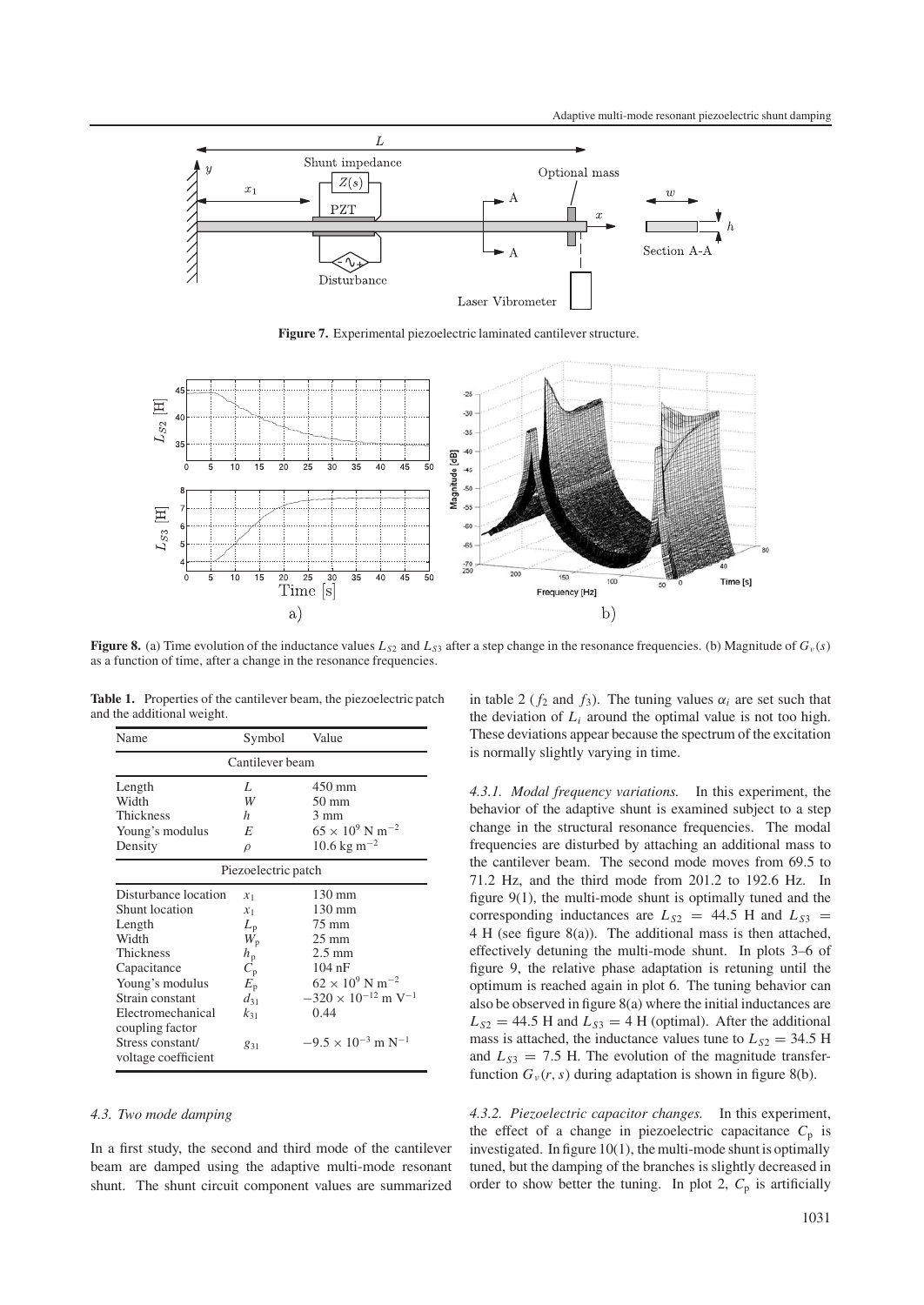

**Figure 9.** Magnitude of the transfer functions  $G_v(r, s)$  during adaptation. At time  $t = 10$  s, the modal frequency changes. In plots 3–6, the relative phase adaptation is retuning until the optimum is reached again in plot 6.

Table 2. Properties of the multi-mode shunt circuit.

|                                                                                  | $f_1 = 11.62 \text{ Hz}$                              |                                                                               | $f_2 = 69.5$ Hz                                         | $f_3 = 201.2 \text{ Hz}$                                                      |                                               |                                                                                 | $f_4 = 401.5 \text{ Hz}$                               |
|----------------------------------------------------------------------------------|-------------------------------------------------------|-------------------------------------------------------------------------------|---------------------------------------------------------|-------------------------------------------------------------------------------|-----------------------------------------------|---------------------------------------------------------------------------------|--------------------------------------------------------|
| Property                                                                         | Value                                                 | Property                                                                      | Value                                                   | Property                                                                      | Value                                         | Property                                                                        | Value                                                  |
| $L_{S1}$ (kH)<br>$R_{S1}(\Omega)$<br>$L_{F1}$ (H)<br>$C_{F1}$ (nF)<br>$\alpha_1$ | $[5 \leftrightarrow 8]$<br>2000<br>9576<br>20<br>1000 | $L_{52}$ (H)<br>$R_{S2}(\Omega)$<br>$L_{F2}$ (H)<br>$C_{F2}$ (nF)<br>$\alpha$ | $[25 \leftrightarrow 45]$<br>1350<br>237.6<br>20<br>1.5 | $L_{S3}$ (H)<br>$R_{S3}(\Omega)$<br>$L_{F3}$ (H)<br>$C_{F3}$ (nF)<br>$\alpha$ | $[7 \leftrightarrow 8]$<br>900<br>29.69<br>20 | $L_{S4}$ (H)<br>$R_{S4}(\Omega)$<br>$L_{F4}$ (H)<br>$C_{F4}$ (nF)<br>$\alpha_4$ | $[0.8 \leftrightarrow 2]$<br>210<br>7.696<br>20<br>0.5 |

decreased. As a result, in plots 3–5, one can observe an adaptation of  $L_{S2}$  and  $L_{S3}$  that counteracts the capacitance decrease. In plot 6, *C*<sup>p</sup> is increased. The shunt is retuned in plots 7–9.

*4.3.3. Sensitivity analysis.* In this section, the sensitivity of the adaptation law is analyzed as in section 3.3. Figure 11(a) shows the tuning direction of  $L_{S2}$ , i.e. sgn  $(g_{LP}^2(t) * [I_2(t)v(t)]$ , as a function of  $L_{S2}$  and  $L_{S3}$ . As desired, the tuning direction is dependent only on  $L_{S2}$ . The tuning direction of  $L_{S3}$  is shown in figure 11(b) and it is dependent only on  $L_{S3}$ . From these plots we can ascertain that there is no cross correlation between the tuning of  $L_{S2}$  and  $L_{S3}$ , and that each current-flowing branch operates independently over the range examined.

# *4.4. Four mode damping*

For the purpose of demonstration, the experiments in the previous section were performed for two modes only. It is straightforward to apply the technique to damp a higher number

of modes. This section briefly demonstrates the adaptive shunt damping of four structural modes. The frequency response of an optimally tuned four mode shunt circuit is shown in figure 12(a). In figure 12(b) the behavior of each inductance value is shown subject to step changes in the structural resonance frequencies. The disturbance in the structural resonance frequencies is achieved by changing the position of an additional point mass. At time 60 s the position ofthe mass is changed, then changed to another position at time 300 s. One can see that the branches of the shunt are retuned within about one minute and then remain at the optimal value.

# **5. Conclusion**

Standard multi-mode resonant shunts are known to be highly sensitive to variations in the transducer capacitance and structural resonance frequencies. In many practical applications, such shunt circuits require online component value optimization.

Former adaptive techniques based on RMS minimization require excessively long convergence times and are prone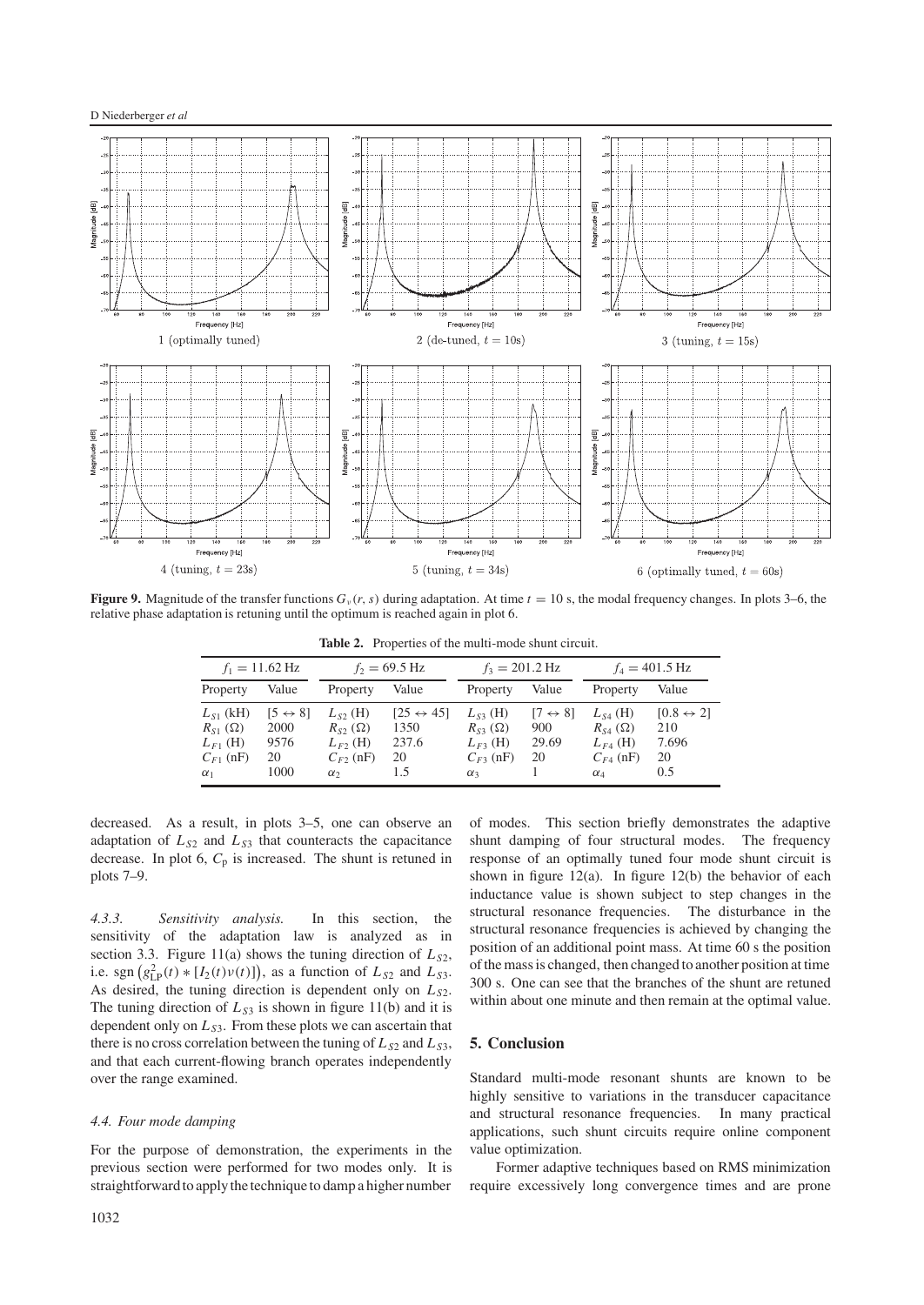Adaptive multi-mode resonant piezoelectric shunt damping



**Figure 10.** Transfer functions  $G_v(r, s)$  during adaptation to a change in the piezoelectric capacitance. In plot 2,  $C_p$  is artificially decreased. As a result, in plots 3–5, one can observe an adaptation of  $L_{S2}$  and  $L_{S3}$  that counteracts the capacitance decrease. In plot 6,  $C_p$  is increased and the shunt is retuned in plots 7–9.



**Figure 11.** Measured tuning direction (a)  $dL_{S2}(L_{S2}, L_{S3})$  and (b)  $dL_{S3}(L_{S2}, L_{S3})$  of  $L_{S2}$  and  $L_{S3}$ , i.e. sgn  $(g_{LP}^2(t) * [I_2(t)v(t)])$  and  $sgn(g_{LP}^{3}(t) * [I_{3}(t)v(t)]).$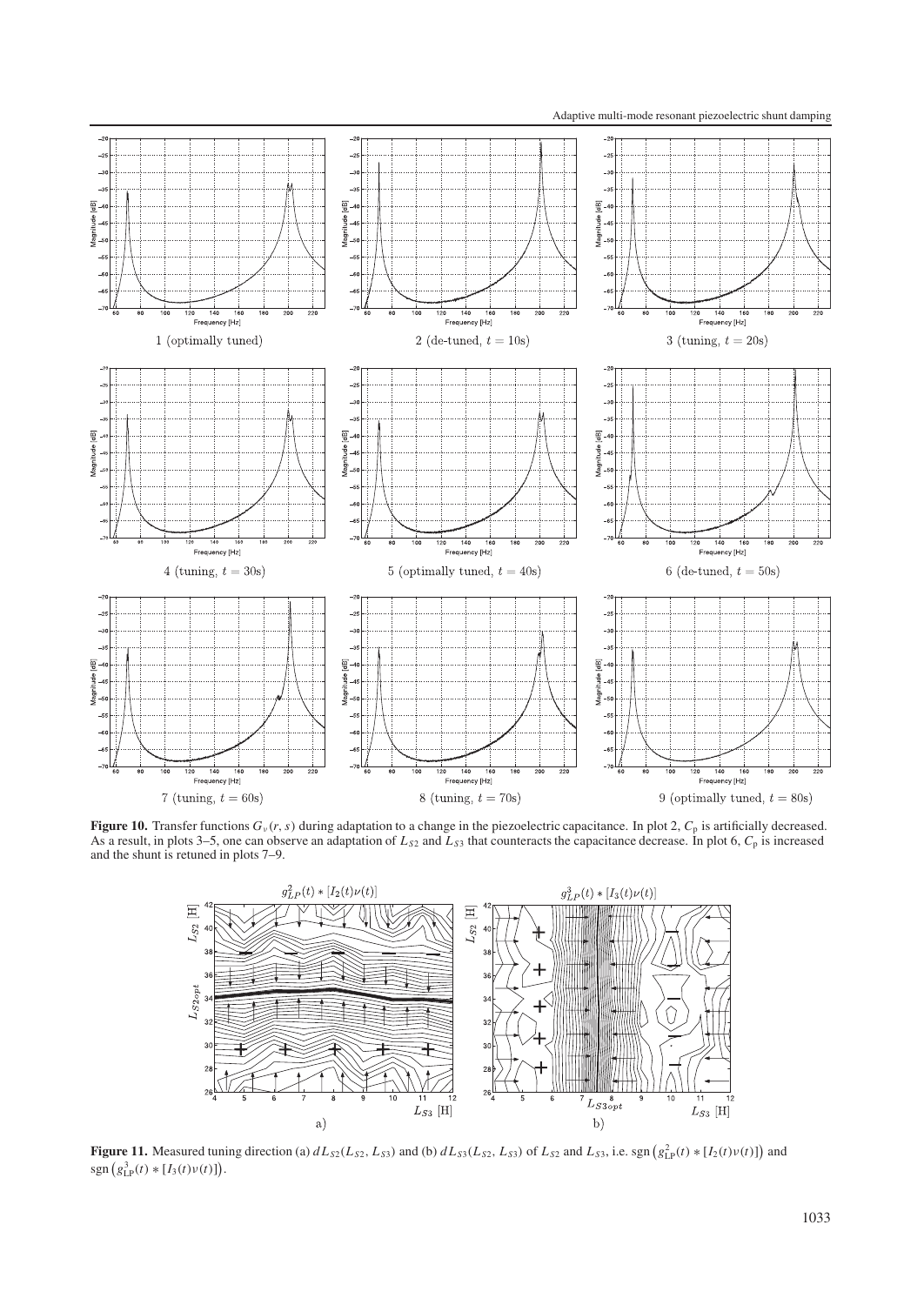

**Figure 12.** (a) The transfer function  $G_v(r, s)$  with an optimally tuned four mode shunt circuit. (b) Inductance values of the multi-mode shunt subject to step changes in the structural resonance frequencies. At time 60 s the position of the mass is changed, then changed to another position at time 300 s.

to misadjustment. In this paper, a new technique has been introduced for the online adaptation of resonant piezoelectric shunt damping circuits. The adaptation law is based on minimizing the relative phase difference between a vibration reference signal and the shunt branch current.

Experiments have demonstrated the adaptive shunt damping of up to four structural modes simultaneously. Optimal performance was maintained in the presence of artificial variations in structural resonance frequency and transducer capacitance. The technique is easy to implement, requires little additional computation or electronics, and is suitable for practical applications.

# **Acknowledgments**

Support for this research has been provided by grants from ETH (Zurich), EMPA (Dubendorf) and ARC (Australia). The experimental facilities were provided by the Laboratory for Dynamics and Control of Smart Structures (LDCSS).

#### **References**

- [1] Behrens S, Fleming A J and Moheimani S O R 2003 A broadband controller for shunt piezoelectric damping of structural vibration *Smart Mater. Struct.* **12** 18–28
- [2] Behrens S, Moheimani S O R and Fleming A J 2003 Multiple mode current flowing passive piezoelectric shunt controller *J. Sound Vib.* **266** 929–42
- [3] Corr L R and Clark W W 2002 Comparison of low-frequency piezoelectric switching shunt techniques for structural damping *Smart Mater. Struct.* **11** 370–6
- [4] Corr L R and Clark W W 2003 A novel semi-active multi-modal vibration control law for a piezoceramic actuator *J. Vib. Acoust. Trans. ASME* **125** 214–22
- [5] Fleming A J, Behrens S and Moheimani S O R 2002 Optimization and implementation of multi-mode piezoelectric shunt damping systems *IEEE/ASME Trans. Mechatronics* **7** 87–94
- [6] Fleming A J and Moheimani S O R 2003 Adaptive piezoelectric shunt damping *Smart Mater. Struct.* **12** 36–48
- [7] Fleming A J and Moheimani S O R 2003 Improved current and charge amplifiers for driving piezoelectric loads *Smart Structure and Materials—Damping and Isolation; Proc. SPIE* **5052** 242–52
- [8] Fuller C R, Elliott S J and Nelson P A 1996 *Active Control of Vibration* (New York: Academic)
- [9] Hagood N W and Von Flotow A 1991 Damping of structural vibrations with piezoelectric materials and passive electrical networks *J. Sound Vib.* **146** 243–68
- [10] Hanselka H 2002 Adaptronik und Fragen zur Systemzuverlassigkeit ¨ *ATP, Automatisierungstechnische Praxis* **2** 44–9
- [11] Hollkamp J J 1994 Multimodal passive vibration suppression with piezoelectric materials and resonant shunts *J. Intell. Mater. Syst. Struct.* **5** 49–56
- [12] Hollkamp J J and Starchville T F Jr 1994 A self-tuning piezoelectric vibration absorber *J. Intell. Mater. Syst. Struct.* **5** 559–65
- [13] Ljung L 1999 *System Identification: Theory for the User* (Englewood Cliffs, NJ: Prentice-Hall)
- [14] Meirovitch L 1996 *Elements of Vibration Analysis* 2nd edn (Sydney: McGraw-Hill)
- [15] Moheimani S O R, Fleming A J and Behrens S 2003 On the feedback structure of wideband piezoelectric shunt damping systems *Smart Mater. Struct.* **12** 49–56
- [16] Niederberger D, Behrens S, Fleming A J, Moheimani S O R and Morari M 2003 Adaptive electromagnetic system for shunt damping *IEEE/ASME Trans. Mechatronics* submitted
- [17] Niederberger D, Morari M and Pietrzko S 2003 Adaptive resonant shunted piezoelectric devices for vibration suppression *Smart Structures and Materials—Smart Structures and Integrated Systems; Proc. SPIE* **5056** 213–24
- [18] Richard C, Guyomar D, Audigier D and Bassaler H 2000 Enhanced semi-passive damping using continuous switching of a piezoelectric devices on an inductor *Smart Structures and Materials—Damping and Isolation; Proc. SPIE* **3989** 288–99